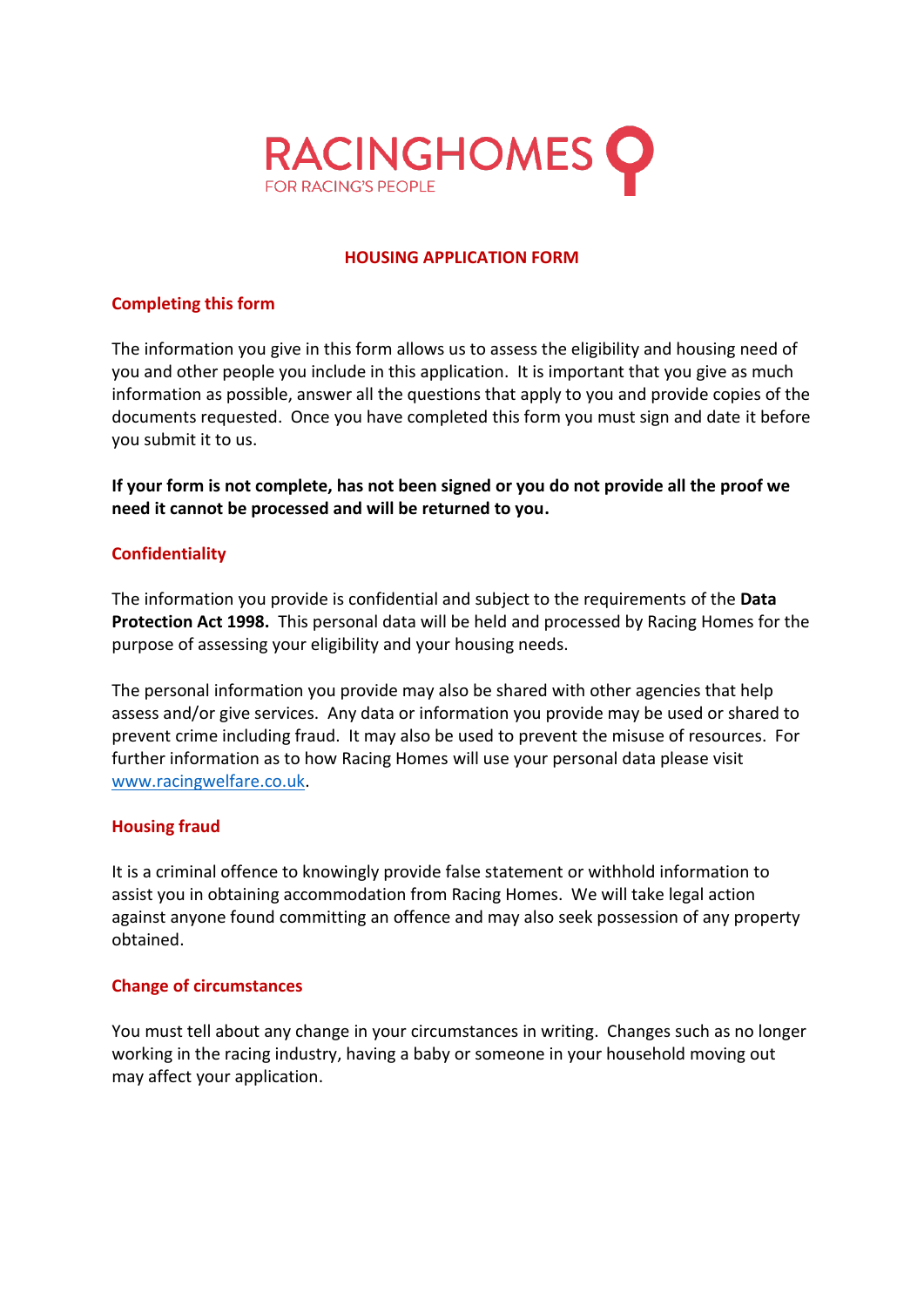# **Eligibility**

| Do you currently work in the racing industry?         | Yes / No |
|-------------------------------------------------------|----------|
| Are you retired or retiring from the racing industry? | Yes / No |

Are you a NRC/BRS learner? Yes / No

| <b>Your details</b>           |           |                 |
|-------------------------------|-----------|-----------------|
|                               | Applicant | Joint Applicant |
| Surname:                      |           |                 |
| <b>First Names:</b>           |           |                 |
| Also known as:                |           |                 |
| Title: (Mr. Mrs. Miss. Other) |           |                 |
| Address:                      |           |                 |
|                               |           |                 |
|                               |           |                 |
|                               |           |                 |
|                               |           |                 |
| Postcode:                     |           |                 |
| Telephone number:             |           |                 |
|                               |           |                 |
| Mobile Number:                |           |                 |
| Email address:                |           |                 |
| Date of Birth:                |           |                 |
| National Insurance Number:    |           |                 |

Are you (please tick one box):

Single  $\Box$ Married  $\Box$  $S$ eparated Divorced  $\Box$ Living together  $\perp$ **Widowed**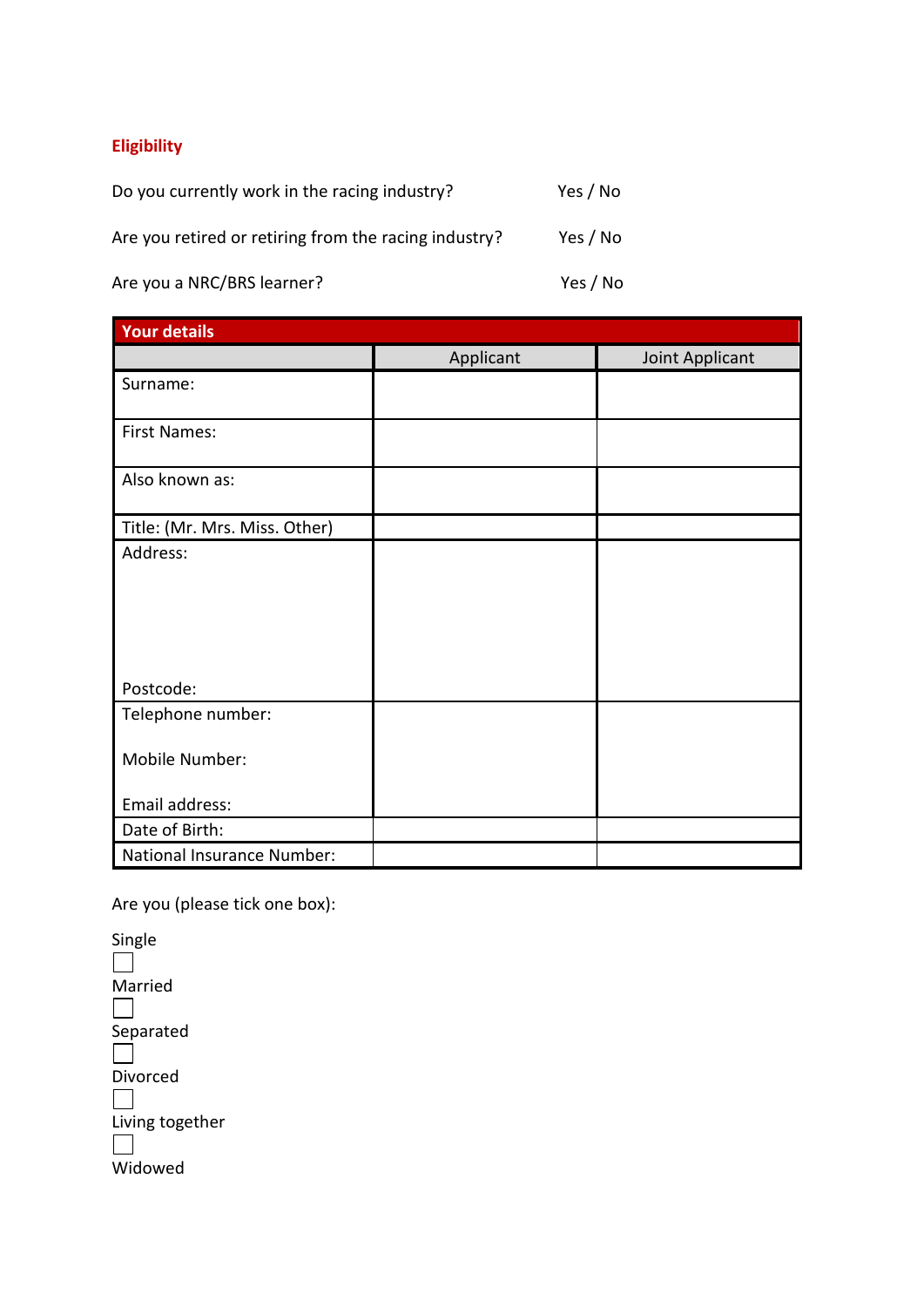$\Box$ 

Where would you be preferred to be housed? (Newmarket, Lambourn, Epsom, Middleham, Malton or Any):

First Choice:

Second Choice:

Please explain why you want to live there:

# **Where you live now**

Which of these applies to your current accommodation?

| Do you live in a Council property?<br>Are you in a Housing Association property?<br>Do you share with a friend/relative?<br>Are you a boarder/lodger (including B&B)?<br>Do you rent from a private landlord?<br>Does your home go with your job?<br>Do you own your own home?<br>Do you live in a NRC/BRS Racing School Property? | Yes<br>Yes<br>Yes<br>Yes<br>Yes<br>Yes<br>Yes<br>Yes | No<br>No<br>No<br>No<br>No<br>No<br>No<br>No |
|------------------------------------------------------------------------------------------------------------------------------------------------------------------------------------------------------------------------------------------------------------------------------------------------------------------------------------|------------------------------------------------------|----------------------------------------------|
| Is your property:                                                                                                                                                                                                                                                                                                                  | furnished? $ $                                       | unfurnished?                                 |
| How much is your rent each week?                                                                                                                                                                                                                                                                                                   | £                                                    |                                              |
| Do you have to pay other housing costs?                                                                                                                                                                                                                                                                                            | Yes                                                  | No                                           |
| If yes - how much do you pay per week?                                                                                                                                                                                                                                                                                             | £                                                    |                                              |
| If you own your home, are you planning to sell it?                                                                                                                                                                                                                                                                                 | Yes                                                  | No                                           |
| If YES, how much are you likely to receive from the sale? $E$                                                                                                                                                                                                                                                                      |                                                      |                                              |
| How long have you lived at your current address?                                                                                                                                                                                                                                                                                   |                                                      | years months                                 |
| Do you have a written tenancy agreement?                                                                                                                                                                                                                                                                                           | Yes                                                  | No                                           |
| Have you received a Notice to Quit?                                                                                                                                                                                                                                                                                                | Yes                                                  | No                                           |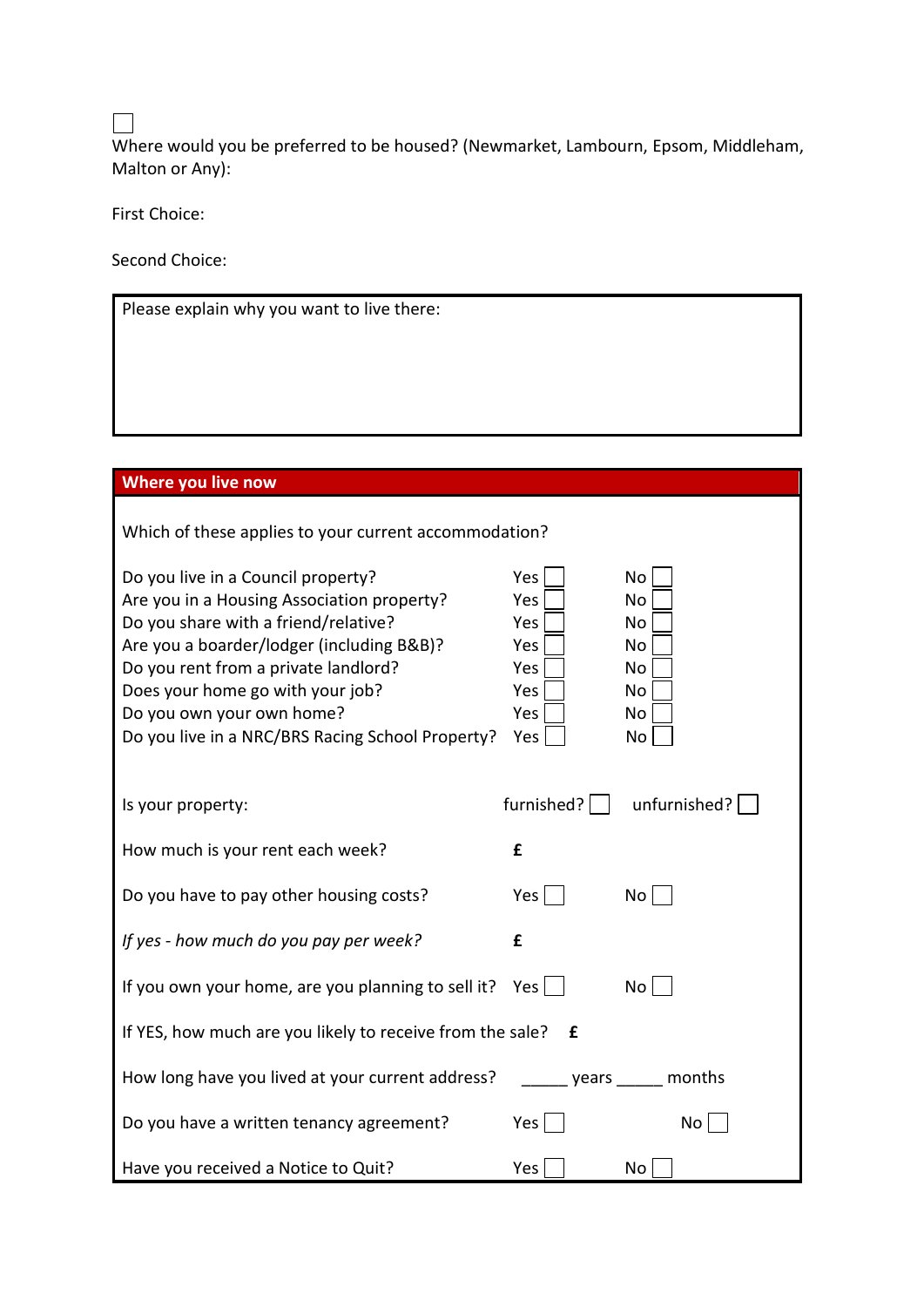|                           | (Please provide a copy of the notice) |                                                                  |  |             |    |
|---------------------------|---------------------------------------|------------------------------------------------------------------|--|-------------|----|
| Do you have any pets?     |                                       |                                                                  |  | Yes $\vert$ | No |
| If YES, what are they?    |                                       |                                                                  |  |             |    |
|                           |                                       | What type of accommodation do you live in? (please tick one box) |  |             |    |
| Flat                      |                                       | Shared house                                                     |  | Mobile home |    |
| <b>Bedsit</b>             |                                       | House                                                            |  | Other       |    |
| If other, please explain: |                                       |                                                                  |  |             |    |
|                           |                                       |                                                                  |  |             |    |
| <b>Reason for leaving</b> |                                       |                                                                  |  |             |    |
|                           |                                       | Please explain why you left/want to leave your accommodation:    |  |             |    |

Racing Homes has a number of housing schemes for retired racing staff. These range from self-contained flats where you will continue to live independently through to very sheltered accommodation with 24 hour staff cover on site.

The answers you provide to the following questions will enable Racing Homes to identify accommodation that is appropriate to your individual needs and ensure that you receive support, if required.

| <b>Daily Living Skills</b>                           |                                                                                    |          |
|------------------------------------------------------|------------------------------------------------------------------------------------|----------|
| questions:                                           | In order to assess your housing and support needs we need to ask you the following |          |
|                                                      | Level of ability                                                                   | Comments |
| Do you do your own<br>cooking?                       | All<br>  None<br>Some                                                              |          |
| Do you do your own<br>shopping?                      | Some<br>All<br>None                                                                |          |
| Do you do your own<br>housework?                     | All<br>None<br>Some                                                                |          |
| Do you do your own<br>laundry?                       | Some<br>None<br>All                                                                |          |
| Do you receive support from anyone else? Please tick |                                                                                    |          |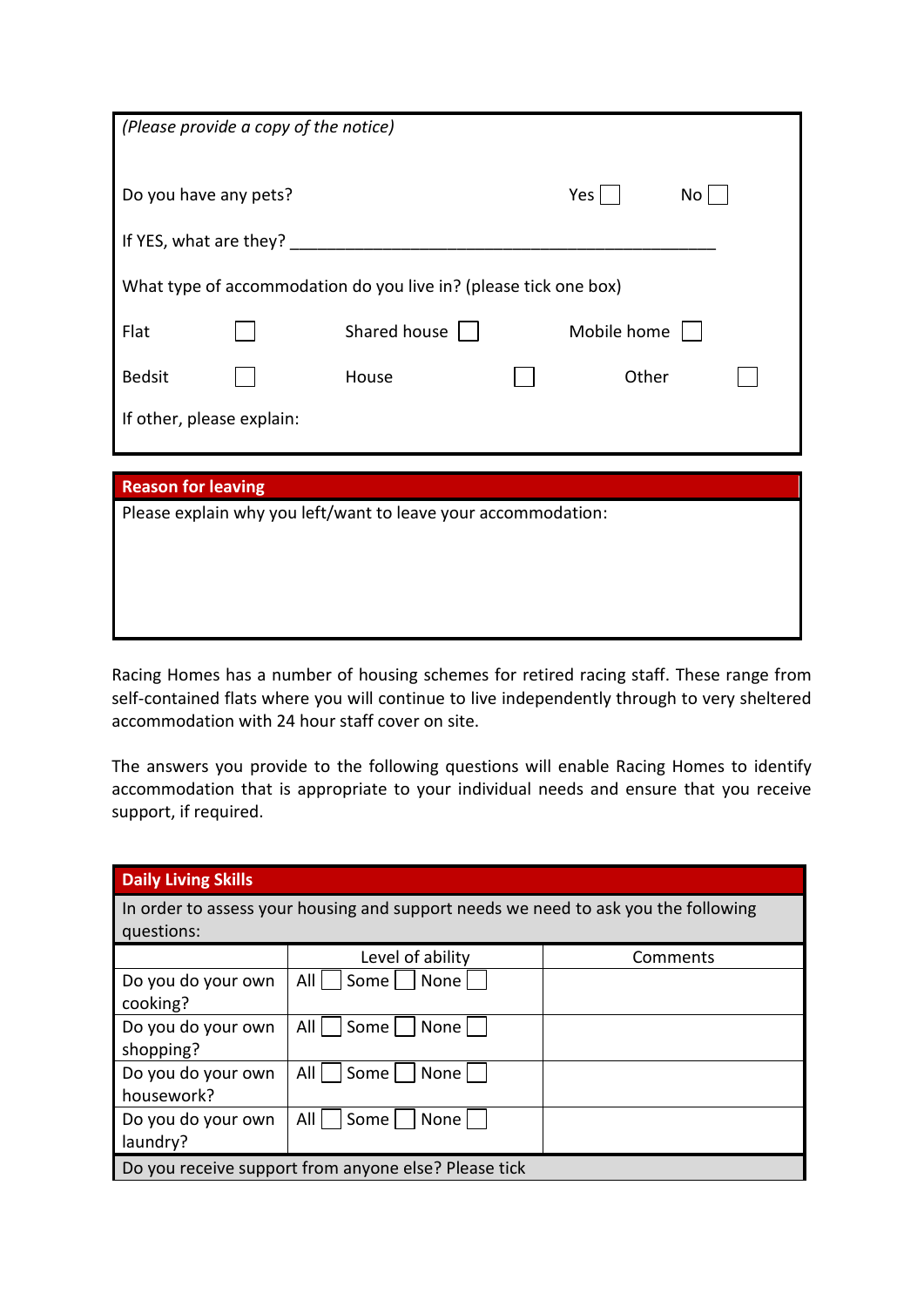| Family                                                              | Home Care                                                                                                                                                                   | <b>Community Nurse</b> |
|---------------------------------------------------------------------|-----------------------------------------------------------------------------------------------------------------------------------------------------------------------------|------------------------|
| Meals on Wheels                                                     | Day Centre                                                                                                                                                                  | Luncheon Club          |
| <b>Community Alarm</b>                                              | Friends                                                                                                                                                                     | Other                  |
|                                                                     |                                                                                                                                                                             |                        |
|                                                                     | Do you need, and if so who provides, any help e.g. with getting dressed, getting washed,<br>bathing, getting to bed. This could be from family, friends or Social Services: |                        |
| What aids or equipment do you use?                                  |                                                                                                                                                                             |                        |
| Is there anything that would help you to manage these tasks better? |                                                                                                                                                                             |                        |

| <b>Mobility and Health</b>                                                                                                                                                                            |     |                |           |          |
|-------------------------------------------------------------------------------------------------------------------------------------------------------------------------------------------------------|-----|----------------|-----------|----------|
| Mobility                                                                                                                                                                                              |     |                |           |          |
|                                                                                                                                                                                                       |     |                |           | Comments |
| Can you move around your home<br>easily?                                                                                                                                                              | Yes | N <sub>o</sub> |           |          |
| Do you have difficulty with stairs?                                                                                                                                                                   | Yes | No             |           |          |
| Do you use lifts?                                                                                                                                                                                     | Yes | N <sub>o</sub> |           |          |
| Can you go out by yourself?                                                                                                                                                                           | Yes | No             |           |          |
| Do you use a:                                                                                                                                                                                         |     |                |           |          |
| <b>Walking stick</b>                                                                                                                                                                                  | Yes | N <sub>O</sub> |           |          |
| Zimmer frame                                                                                                                                                                                          | Yes | No             |           |          |
| Electric / wheelchair                                                                                                                                                                                 | Yes | <b>No</b>      |           |          |
| Scooter                                                                                                                                                                                               | Yes | No             |           |          |
| Are you able to move around easily indoors<br>Yes<br>No<br>Are you able to move around easily outdoors<br>No<br>Yes<br>If not, is there anything you can think of that would help you be more mobile? |     |                |           |          |
| Health                                                                                                                                                                                                |     |                |           |          |
|                                                                                                                                                                                                       |     |                |           | Comments |
| Do you have a Doctor?                                                                                                                                                                                 |     | Yes            | No        |          |
| Do you have a Dentist?                                                                                                                                                                                |     | Yes            | <b>No</b> |          |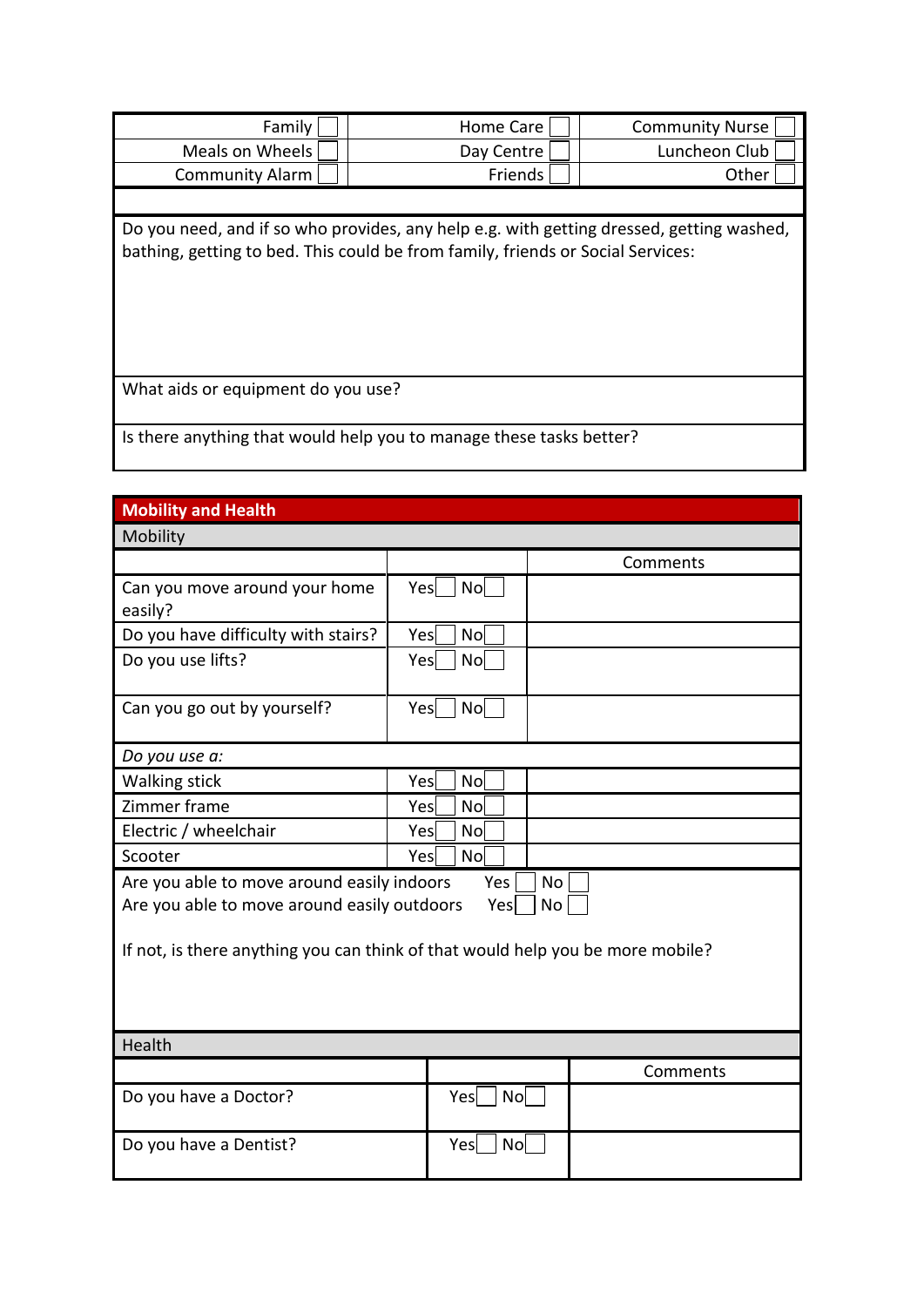| Do you have an Optician?                                     | Yesl<br>Nol |  |
|--------------------------------------------------------------|-------------|--|
| Do you have any concerns about your<br>health and wellbeing? | Yesl<br>Nol |  |
| Do you take regular medication?                              | Yesl<br>Nol |  |
| Do you need any assistance taking<br>vour medication?        | Yes<br>Nol  |  |

| Do you suffer from any form of ill health e.g. heart, arthritis, depression, etc?<br>(Please give details) |                                       |  |
|------------------------------------------------------------------------------------------------------------|---------------------------------------|--|
| List any care / support that you receive in relation to illness / poor health:                             |                                       |  |
|                                                                                                            |                                       |  |
|                                                                                                            |                                       |  |
|                                                                                                            |                                       |  |
| Do you have any problems with your<br>hearing?                                                             | Yes<br>No                             |  |
| Do you hear well with an Aid?                                                                              | Yesl<br>No                            |  |
| Are you profoundly deaf?                                                                                   | Yes<br><b>No</b>                      |  |
| Do you have any visual impairment?                                                                         | Yes<br>No                             |  |
| If yes, is this corrected with glasses?                                                                    | Yesl<br>No                            |  |
| Are you registered blind / partially sighted?                                                              | Yes<br><b>No</b>                      |  |
| How would you best describe your<br>memory?                                                                | No concerns<br>Occasionally forgetful |  |
| (Please tick the appropriate description)                                                                  | Poor short term memory                |  |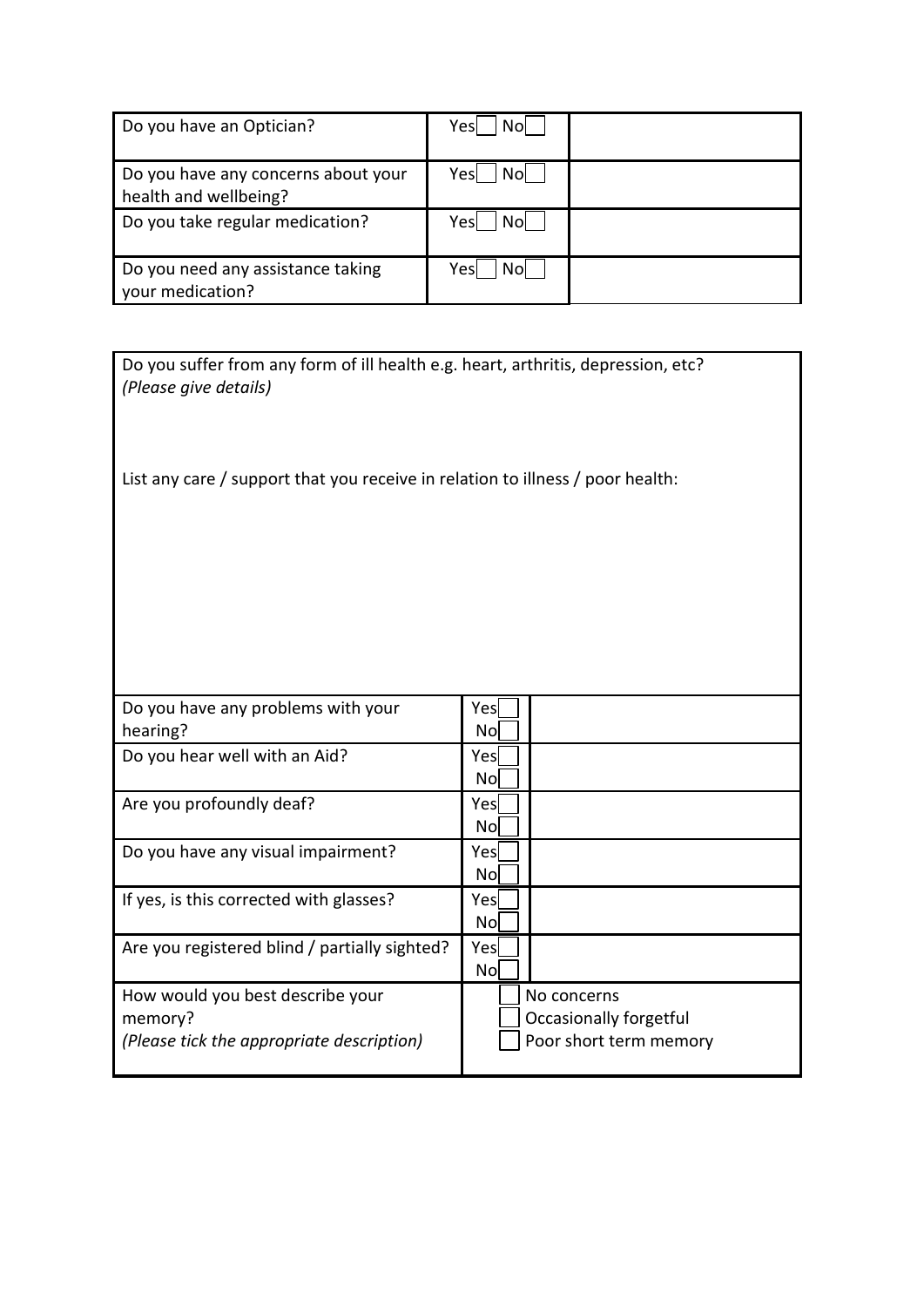**General Support**

## Setting up Home

Would you require any help in setting up a new home? e.g. benefits advice, adaptations, furnishing:

**Claiming Welfare Benefits**

| Racing Welfare can help you with confidential benefits advice and with making claims |  |
|--------------------------------------------------------------------------------------|--|
| for welfare benefits. Would you find this helpful? Yes $\Box$ No $\Box$              |  |

Racing Homes' retirement accommodation is allocated on a points system. As part of this process we require details of all jobs held in racing.

| <b>Racing Industry employment history</b> |              |           |
|-------------------------------------------|--------------|-----------|
| Employer                                  | Date started | Date left |
|                                           |              |           |
|                                           |              |           |
|                                           |              |           |
|                                           |              |           |
|                                           |              |           |
|                                           |              |           |
|                                           |              |           |
|                                           |              |           |
|                                           |              |           |
|                                           |              |           |
|                                           |              |           |
|                                           |              |           |
|                                           |              |           |

*Note: As part of the application process Racing Homes will need to verify your employment record with the appropriate agency and employers.*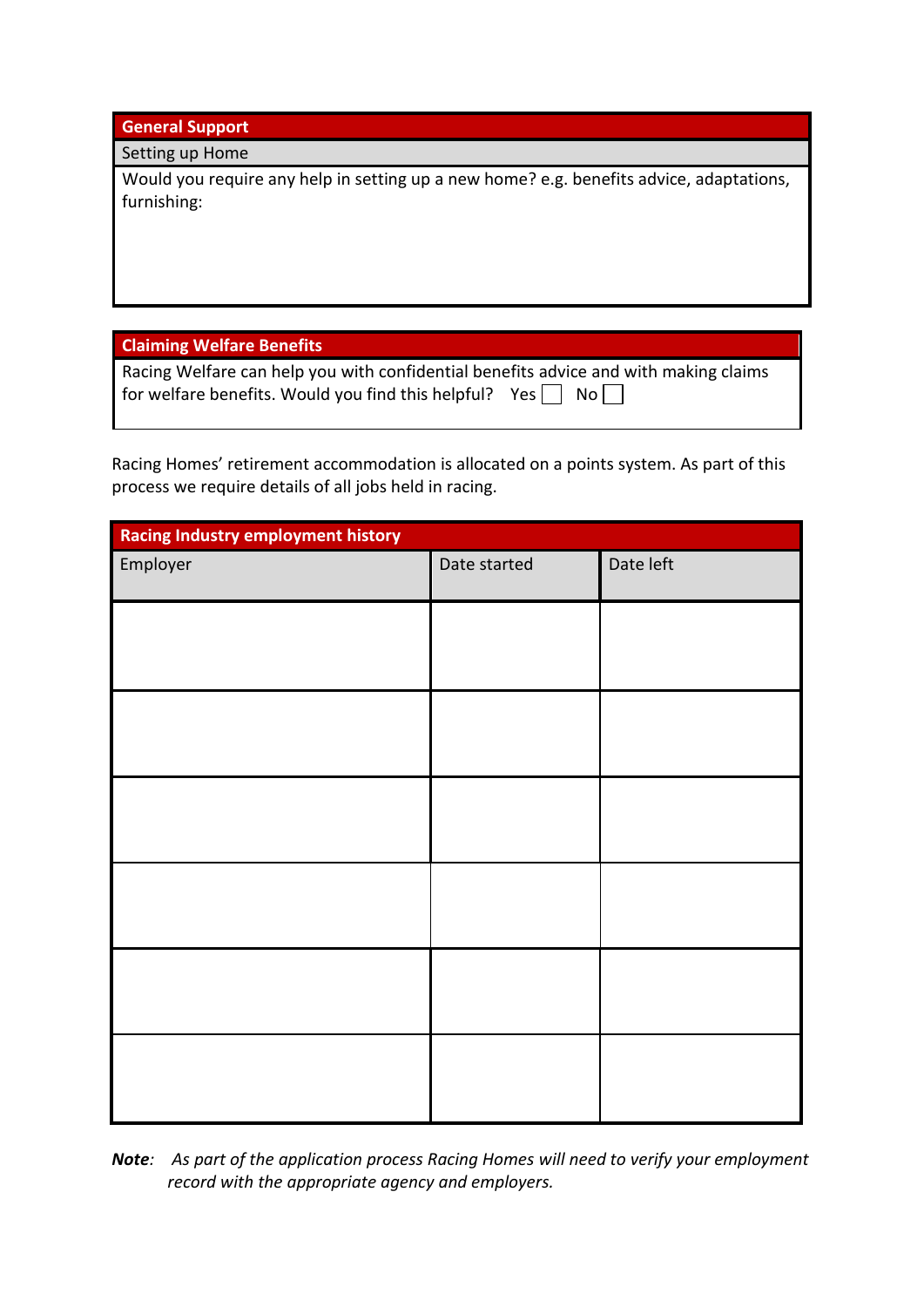| <b>Criminal Conviction Disclosure Form</b>                                                                                                                                                                                                                                                                     |                                                                                     |                                                                                                                                                                                                                                                                                                                                                                       |  |  |
|----------------------------------------------------------------------------------------------------------------------------------------------------------------------------------------------------------------------------------------------------------------------------------------------------------------|-------------------------------------------------------------------------------------|-----------------------------------------------------------------------------------------------------------------------------------------------------------------------------------------------------------------------------------------------------------------------------------------------------------------------------------------------------------------------|--|--|
|                                                                                                                                                                                                                                                                                                                |                                                                                     | Have you ever been convicted of a criminal offence?                                                                                                                                                                                                                                                                                                                   |  |  |
| criminal offense?                                                                                                                                                                                                                                                                                              | Do you have a court appearance pending or have you been charged by the police for a |                                                                                                                                                                                                                                                                                                                                                                       |  |  |
| If YES, please provide the following details:                                                                                                                                                                                                                                                                  |                                                                                     |                                                                                                                                                                                                                                                                                                                                                                       |  |  |
| Date                                                                                                                                                                                                                                                                                                           | Court                                                                               | Sentence and Details of offense                                                                                                                                                                                                                                                                                                                                       |  |  |
|                                                                                                                                                                                                                                                                                                                |                                                                                     |                                                                                                                                                                                                                                                                                                                                                                       |  |  |
|                                                                                                                                                                                                                                                                                                                |                                                                                     |                                                                                                                                                                                                                                                                                                                                                                       |  |  |
|                                                                                                                                                                                                                                                                                                                |                                                                                     |                                                                                                                                                                                                                                                                                                                                                                       |  |  |
|                                                                                                                                                                                                                                                                                                                |                                                                                     |                                                                                                                                                                                                                                                                                                                                                                       |  |  |
| Information from a third party:                                                                                                                                                                                                                                                                                |                                                                                     |                                                                                                                                                                                                                                                                                                                                                                       |  |  |
|                                                                                                                                                                                                                                                                                                                |                                                                                     | Where possible, particularly for convictions with custodial sentences, we advise<br>providing a formal letter of reference from a probation officer, social worker or other<br>suitable third party to occupy one of our properties. Providing this at this early stage will<br>help avoid later delays. Please tick any that are provided and return with this form: |  |  |
| <b>Probation Officer</b><br><b>HMP Official</b><br>Social Worker<br><b>Higher Education Institution</b><br>School<br>Employer<br>Other:                                                                                                                                                                        |                                                                                     |                                                                                                                                                                                                                                                                                                                                                                       |  |  |
| Alternatively, please give their name, contact details and your agreement that we may<br>contact them and seek information on your offences and on their opinion of you. Note<br>that this is likely to add delays to your application. Please provide professional/work<br>contact details wherever possible. |                                                                                     |                                                                                                                                                                                                                                                                                                                                                                       |  |  |
| Name:                                                                                                                                                                                                                                                                                                          |                                                                                     |                                                                                                                                                                                                                                                                                                                                                                       |  |  |
| Company/Organisation:                                                                                                                                                                                                                                                                                          |                                                                                     |                                                                                                                                                                                                                                                                                                                                                                       |  |  |
| Role:                                                                                                                                                                                                                                                                                                          |                                                                                     |                                                                                                                                                                                                                                                                                                                                                                       |  |  |
| <b>Email Address:</b>                                                                                                                                                                                                                                                                                          |                                                                                     |                                                                                                                                                                                                                                                                                                                                                                       |  |  |
| Telephone Number:                                                                                                                                                                                                                                                                                              |                                                                                     |                                                                                                                                                                                                                                                                                                                                                                       |  |  |
| Address:                                                                                                                                                                                                                                                                                                       |                                                                                     |                                                                                                                                                                                                                                                                                                                                                                       |  |  |
| Please tick to confirm that we can discuss in confidence with this individual: the content<br>of this form, and their opinion of you.                                                                                                                                                                          |                                                                                     |                                                                                                                                                                                                                                                                                                                                                                       |  |  |

*Once you sign and date this form it becomes a legally binding document. Please read the declaration carefully before you sign.*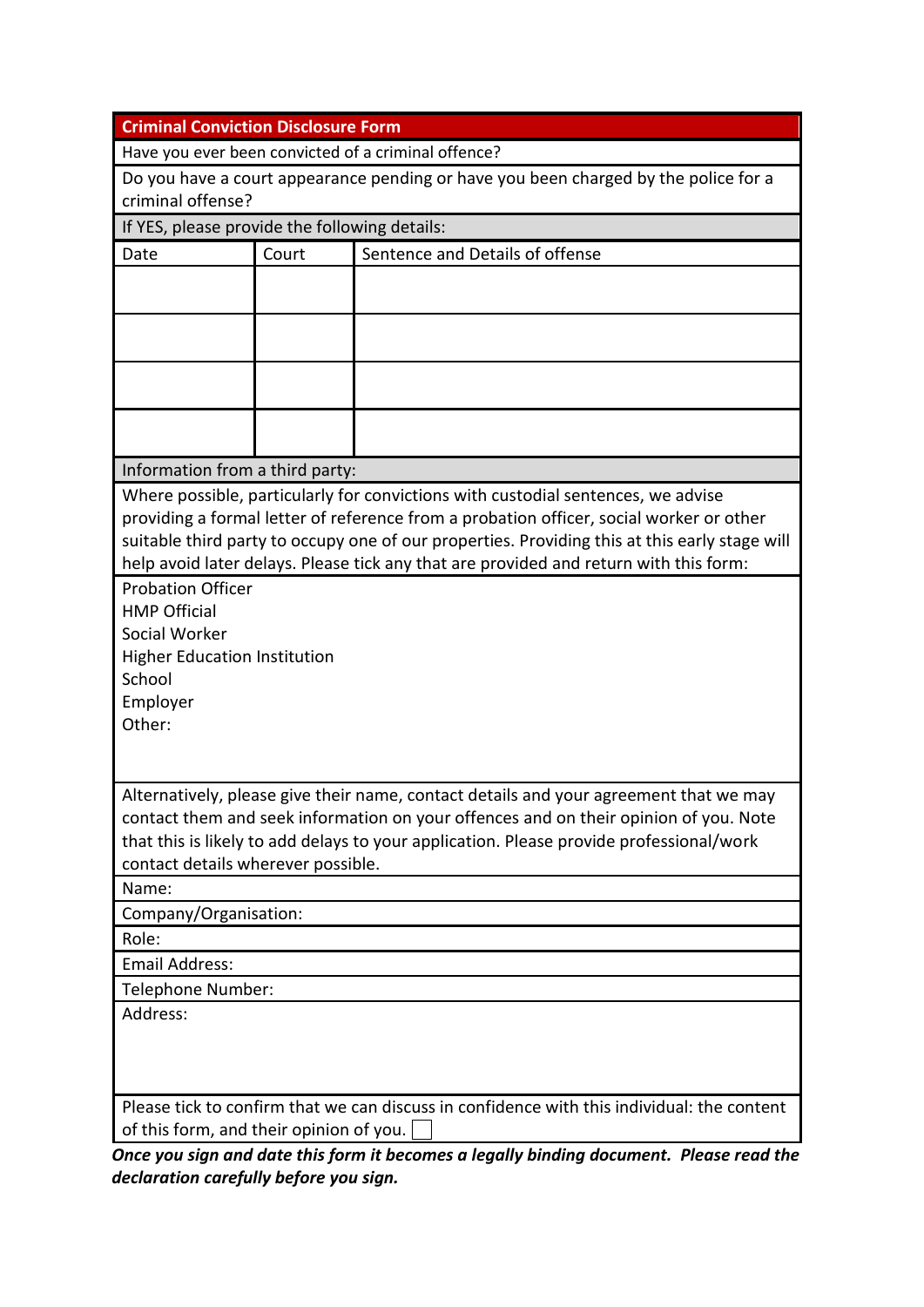*If there is any part of the declaration you do not understand it is your responsibility to find someone to explain it to you.* 

**To be signed by all applicants** 

Declaration:

I/we authorise Racing Homes to make any enquiries necessary to check the information I/we have given on this form. I/we will inform Racing Homes in writing of any change in circumstances, including the number of people living in the household. I/we understand that if an offer of accommodation is made based on a false or misleading statement, Racing Homes may withdraw the offer and take steps to end any tenancy that I/we have already signed for.

I/we understand that information given will be held on Racing Homes' computerised database and will only be used to prioritise my/our need for a home or gathering data to measure housing need within the racing community.

| Signed                                                                | (Applicant 1)        | Date                                                                                        |
|-----------------------------------------------------------------------|----------------------|---------------------------------------------------------------------------------------------|
| Signed                                                                | (Applicant 2)        | Date                                                                                        |
| Confidentiality                                                       |                      |                                                                                             |
| any external agencies, your employer, next of kin and racing schools: |                      | Please sign to confirm your permission for us to speak and share important information with |
| Signed                                                                | (Applicant 1)        | Date                                                                                        |
| Signed                                                                | <u>(Applicant 2)</u> | Date                                                                                        |
| Permission to contact for feedback on our services: $\Box$ Yes        |                      | $\Box$ No                                                                                   |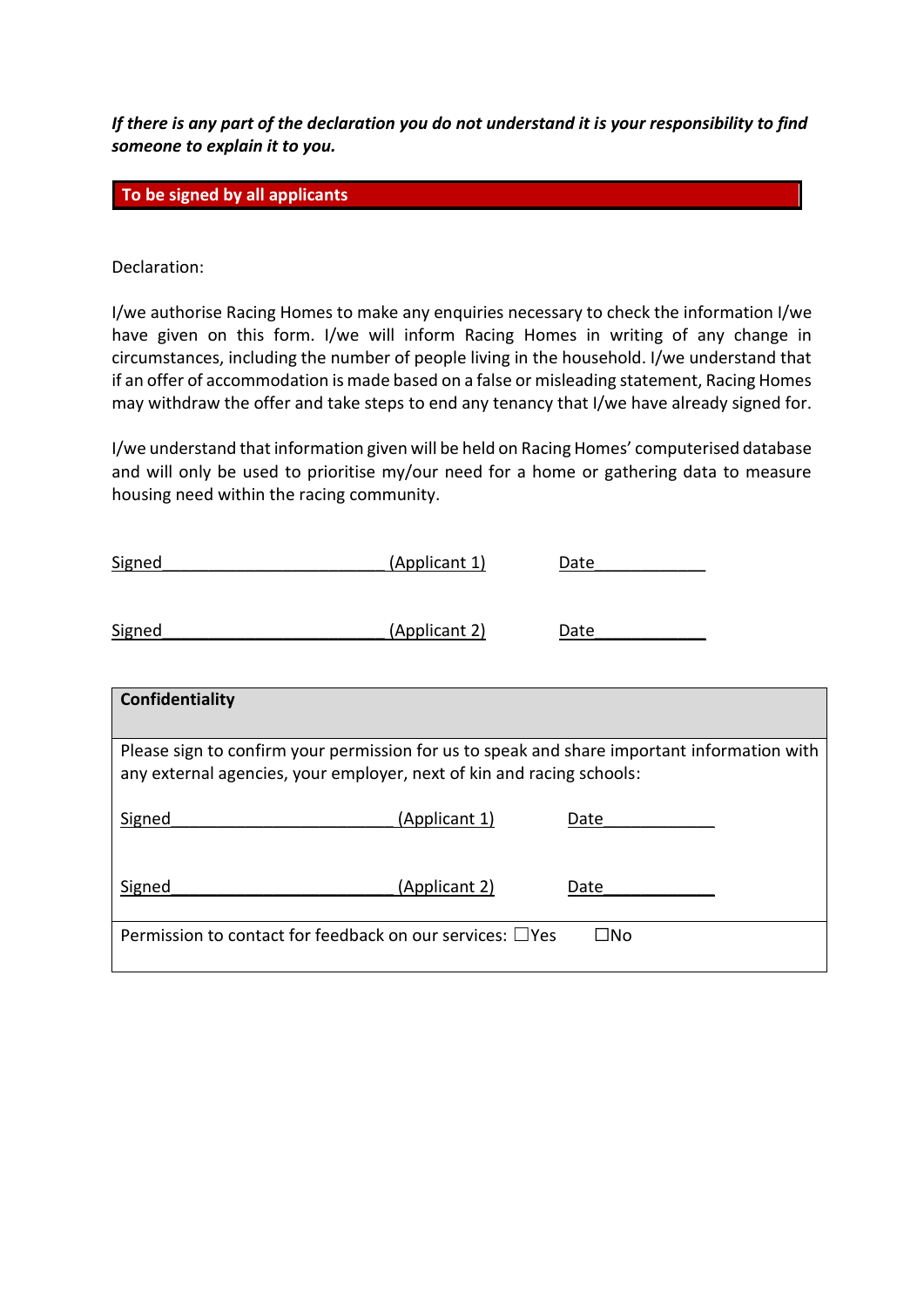| <b>Please confirm how you heard about Racing Homes:</b> |                                                |
|---------------------------------------------------------|------------------------------------------------|
| I/we have had previous contact with Racing Welfare      | Yes $\vert$<br>No                              |
| Word of mouth                                           | Yes $\vert$<br>$\overline{N}$ o $\overline{a}$ |
| Newsletter                                              | Yes $\vert$<br> No                             |
| Employer                                                | Yes $\vert$<br>Nol                             |
| British Racing School / Northern Racing College         | Yes $ $<br>$No$                                |
| Newspaper article                                       | Yes $\vert$<br>$\vert$ No $\vert$ $\vert$      |
| Website                                                 | Yes<br>Nol                                     |
| Other (please explain)                                  |                                                |

# **Your Household's Income & Expenditure**

# **Please complete the Income & Expenditure section of this form. You must also include photocopies of:**

- The last 3 months' full bank/building society statements for all accounts you and/or your partner hold.
- You and/or your partner's 3 most up to date payslips or pension advice slips.
- Most up to date notification of benefits being paid, e.g. most recent benefit or pension award letters.

Any outstanding bills, statements or invoices if you are asking for help to pay these. We can only consider your application with copies of these documents. Please do not send original documents in the post.

| <b>Your Weekly or Monthly Income</b>            |    | <b>Partner's Weekly or Monthly Income</b>       |   |
|-------------------------------------------------|----|-------------------------------------------------|---|
| <b>Your Wages</b>                               | £  | <b>Your Wages</b>                               | £ |
| <b>Maintenance or Child Support</b>             | ١£ | <b>Maintenance or Child Support</b>             | £ |
| <b>Payments from Lodgers</b><br><b>Boarders</b> | £  | <b>Payments from Lodgers</b><br><b>Boarders</b> | £ |
| <b>Student Loans &amp; Grants</b>               | £  | <b>Student Loans &amp; Grants</b>               | £ |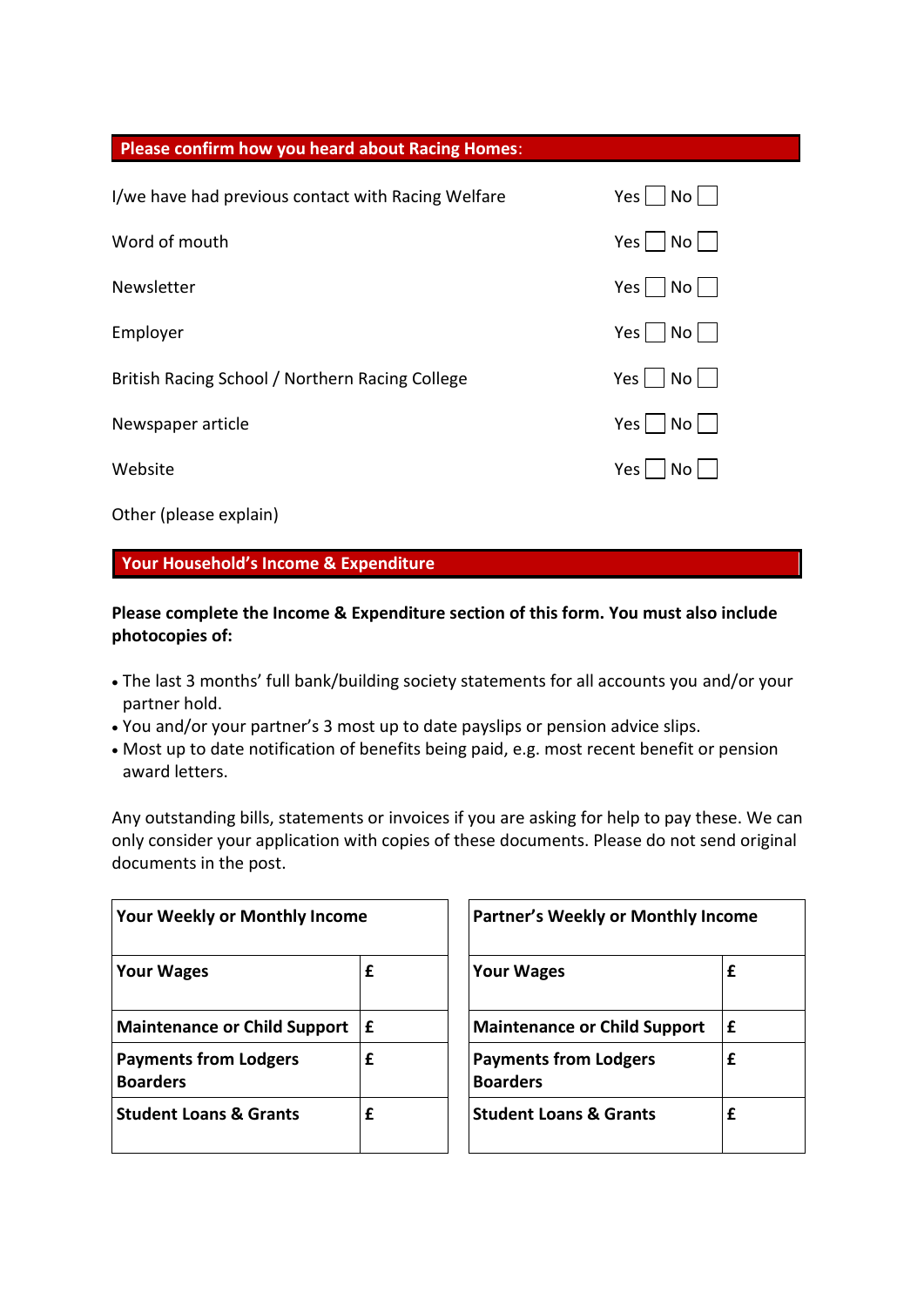| <b>Job Seekers Allowance</b>                                 | £ | <b>Job Seekers Allowance</b>                                 | £ |
|--------------------------------------------------------------|---|--------------------------------------------------------------|---|
| <b>Income Support</b>                                        | £ | <b>Income Support</b>                                        | £ |
| <b>Working Tax Credit</b>                                    | £ | <b>Working Tax Credit</b>                                    | £ |
| <b>Child Tax Credit</b>                                      | £ | <b>Child Tax Credit</b>                                      | £ |
| <b>Child Benefit</b>                                         | £ | <b>Child Benefit</b>                                         | £ |
| <b>Employment Support</b><br><b>Allowance</b>                | £ | <b>Employment Support</b><br><b>Allowance</b>                | £ |
| <b>Council Tax Benefit</b>                                   | £ | <b>Council Tax Benefit</b>                                   | £ |
| <b>Housing Benefit/Local</b>                                 | £ | <b>Housing Benefit/Local</b>                                 | £ |
| <b>Housing Allowance</b>                                     | £ | <b>Housing Allowance</b>                                     | £ |
| DLA/ PIP/ AA                                                 | £ | DLA/ PIP/AA                                                  | £ |
| <b>Statutory Maternity</b><br><b>Pay/Maternity Allowance</b> | £ | <b>Statutory Maternity</b><br><b>Pay/Maternity Allowance</b> | £ |
| <b>RIABS</b>                                                 | £ | <b>RIABS</b>                                                 | £ |
| <b>State Pension</b>                                         | £ | <b>State Pension</b>                                         | £ |
| <b>Private Pension</b>                                       | £ | <b>Private Pension</b>                                       | £ |
| <b>Occupational Pension</b>                                  | £ | <b>Occupational Pension</b>                                  | £ |
| <b>Industrial Injuries Disablement</b><br><b>Benefit</b>     | £ | <b>Other</b>                                                 | £ |
| <b>Other</b>                                                 | £ | <b>Other</b>                                                 | £ |
| <b>Total</b>                                                 | £ | <b>Total</b>                                                 | £ |

| £ | <b>Job Seekers Allowance</b>                                 | £ |
|---|--------------------------------------------------------------|---|
| £ | <b>Income Support</b>                                        | £ |
| £ | <b>Working Tax Credit</b>                                    | £ |
| £ | <b>Child Tax Credit</b>                                      | £ |
| £ | <b>Child Benefit</b>                                         | £ |
| £ | <b>Employment Support</b><br><b>Allowance</b>                | £ |
| £ | <b>Council Tax Benefit</b>                                   | £ |
| £ | <b>Housing Benefit/Local</b>                                 | £ |
| £ | <b>Housing Allowance</b>                                     | £ |
| £ | DLA/ PIP/AA                                                  | £ |
| £ | <b>Statutory Maternity</b><br><b>Pay/Maternity Allowance</b> | £ |
| £ | <b>RIABS</b>                                                 | £ |
| £ | <b>State Pension</b>                                         | £ |
| £ | <b>Private Pension</b>                                       | £ |
| £ | <b>Occupational Pension</b>                                  | £ |
| £ | <b>Other</b>                                                 | £ |
| £ | <b>Other</b>                                                 | £ |
| £ | <b>Total</b>                                                 | £ |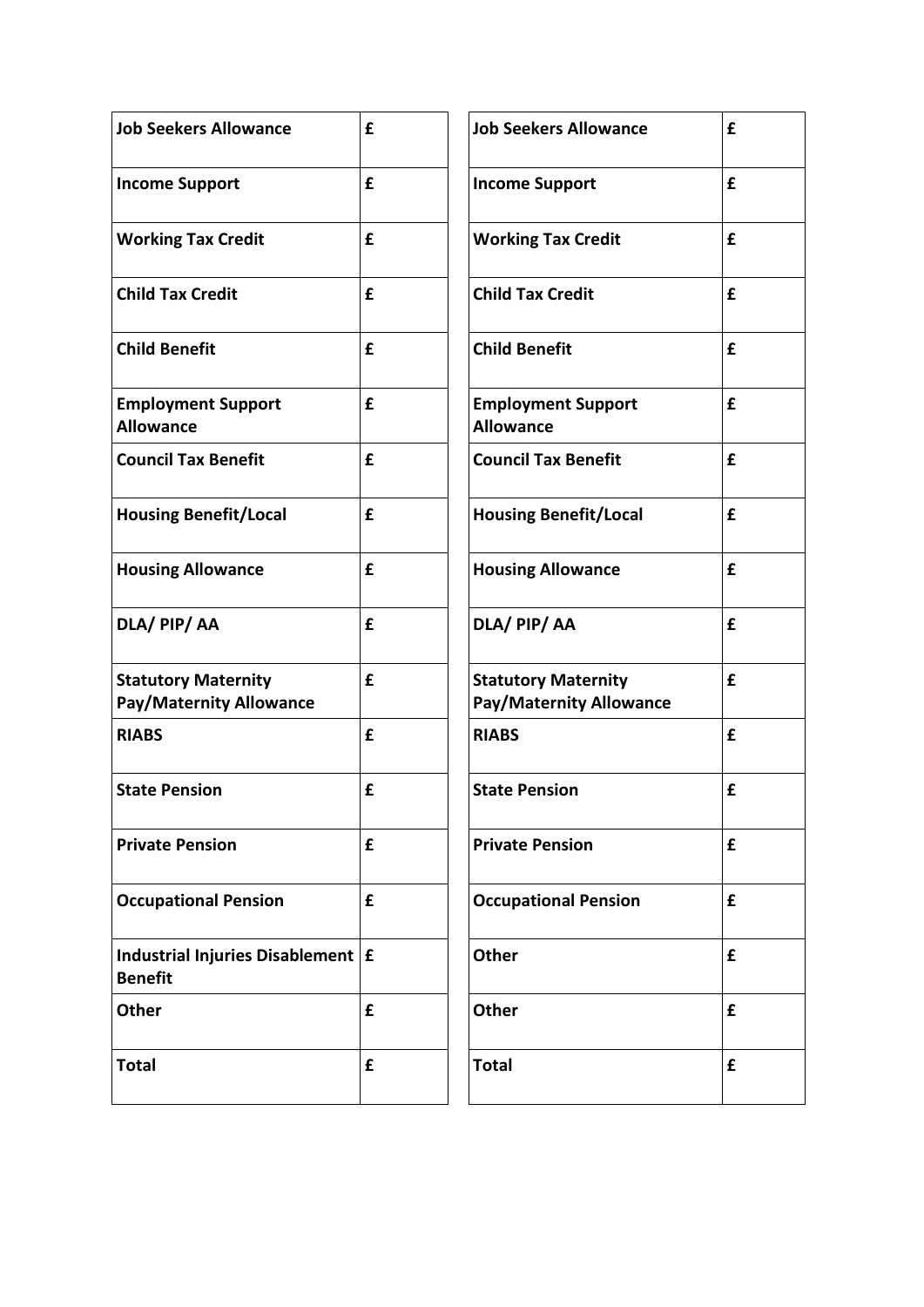| <b>Total Household Weekly or Monthly Outgoings</b> |                    |
|----------------------------------------------------|--------------------|
| <b>Food and Housekeeping</b>                       | £                  |
| Rent                                               | £                  |
| <b>Mortgage</b>                                    | £                  |
| <b>Rent or Mortgage Arrears</b>                    | £                  |
| <b>Endowment Policy</b>                            | £                  |
| <b>Council Tax</b>                                 | £                  |
| <b>Maintenance or Child Support</b>                | £                  |
| <b>Student Loan Repayments</b>                     | £                  |
| Water/Sewerage                                     | £                  |
| Electricity                                        | £                  |
| Gas                                                | £                  |
| <b>Other Fuels</b>                                 | £                  |
| Life/Building/Contents Insurance                   | $\pmb{\mathsf{f}}$ |
| Prescriptions/Optician/Dental                      | $\pmb{\mathsf{f}}$ |
| <b>Mobile/Landline Telephone</b>                   | £                  |
| <b>TV/Satellite</b>                                | $\mathbf f$        |
| <b>TV Licence</b>                                  | £                  |
| <b>Child Care</b>                                  | $\pmb{\mathsf{f}}$ |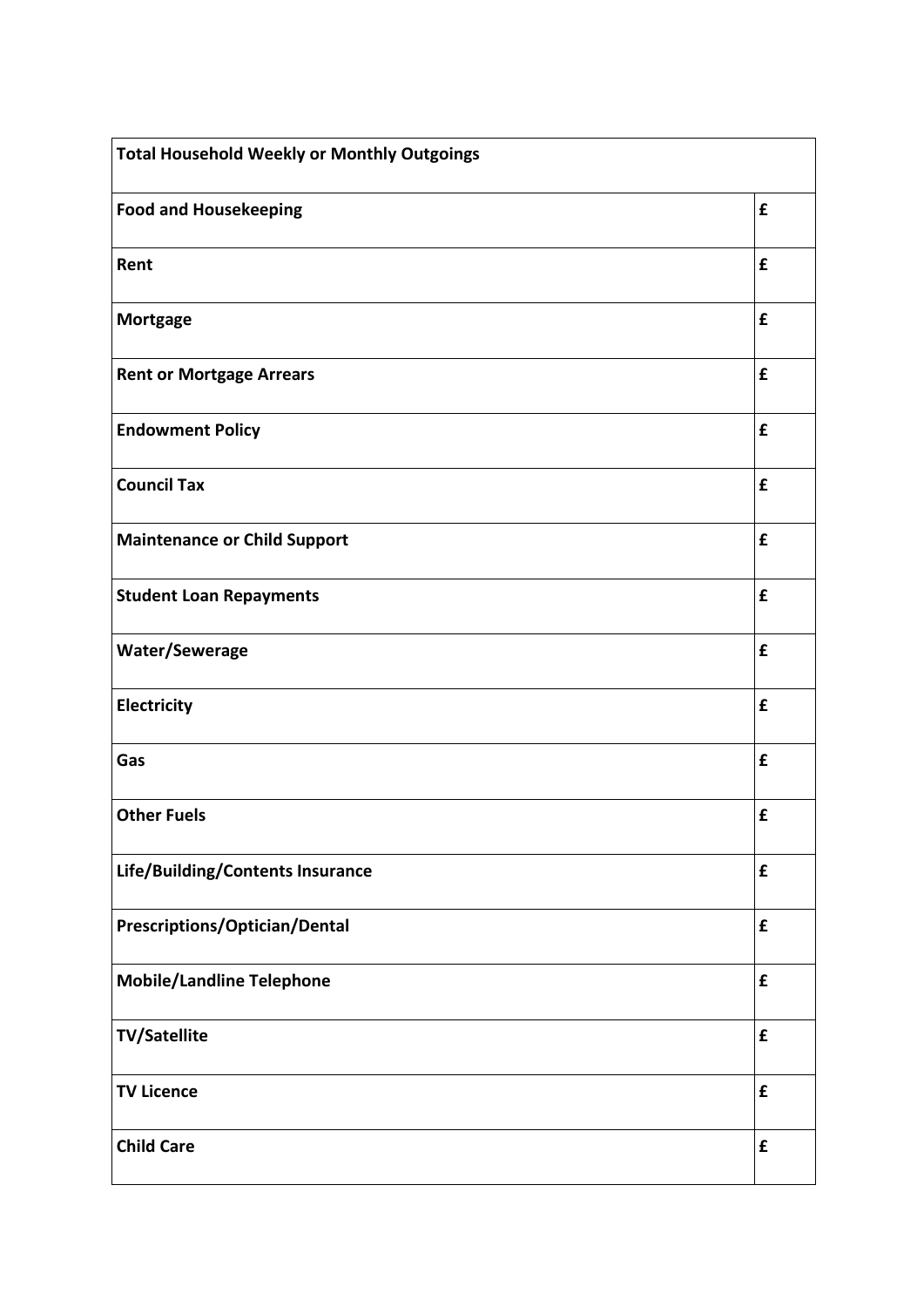| <b>School Meals</b>                   | £ |
|---------------------------------------|---|
| <b>Car Costs</b>                      | £ |
| Loans/Credit/Store/Catalogue payments | £ |
| <b>Court Judgements</b>               | £ |
| Other                                 | £ |
| <b>Other</b>                          | £ |
| Other                                 | £ |
| <b>Total</b>                          | £ |

# **Benefits Please let us know of any benefit applications you or your partner are waiting to hear about: Name of benefit: Date applied for: Date applied for:**

| <b>Savings, Capital, Investment</b>                                                                                                                          |                      |                              |
|--------------------------------------------------------------------------------------------------------------------------------------------------------------|----------------------|------------------------------|
| Please give details of all bank, building society, Post Office accounts etc that you or your<br>partner have and enclose a copy of your latest statement(s): |                      |                              |
| Account:                                                                                                                                                     | <b>Your Balance:</b> | Partner's<br><b>Balance:</b> |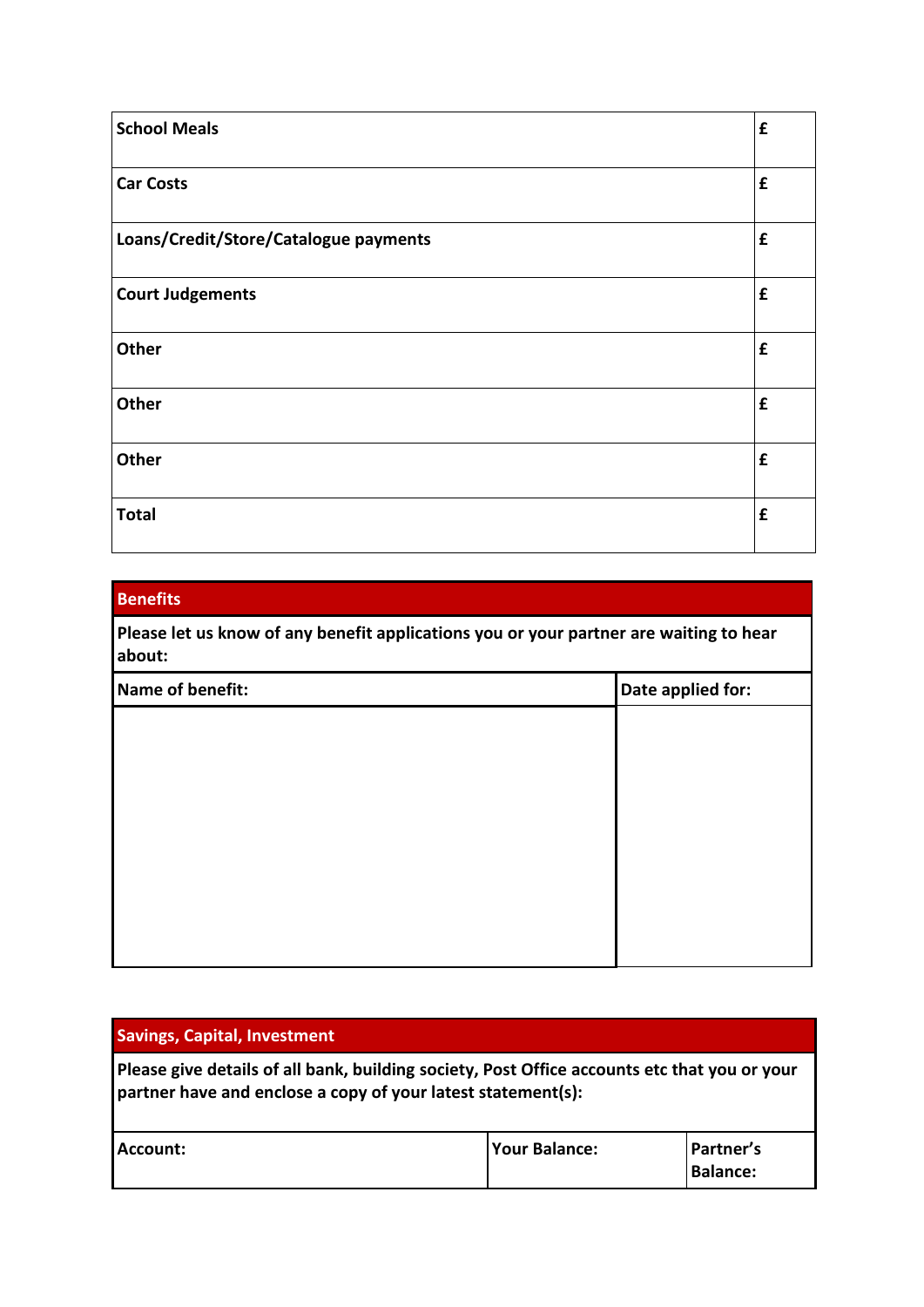| <b>Current Account</b>  | £ | £ |
|-------------------------|---|---|
| <b>Deposit Accounts</b> | £ | £ |
| <b>Building Society</b> | £ | f |
| <b>Premium Bonds</b>    | £ | £ |
| <b>Bonds</b>            | £ | f |
| Stocks/Shares           | £ | f |
| PEPS/TESSAS/ISAS        | £ |   |
| Other                   |   | £ |

| Do you or your partner own any property in the UK or abroad? Yes $\vert \ \vert$<br>$No$ |      |  |  |
|------------------------------------------------------------------------------------------|------|--|--|
| Current value of any property? £                                                         |      |  |  |
| $\vert$ is the property sublet? Yes $\vert$                                              | $No$ |  |  |

| <b>Debt</b>                 |                                  |                          |             |                               |
|-----------------------------|----------------------------------|--------------------------|-------------|-------------------------------|
| Please list all your debts: |                                  |                          |             |                               |
|                             | Name of Lender: Purpose of Loan: | <b>Weekly Repayment:</b> | Arrears:    | <b>Outstanding</b><br>Amount: |
|                             |                                  | £                        | $\mathbf f$ | $\mathbf f$                   |
|                             |                                  | £                        | £           | $\pmb{\mathsf{f}}$            |
|                             |                                  | £                        | £           | £                             |
|                             |                                  | £                        | £           | £                             |
|                             |                                  | £                        | £           | $\mathbf f$                   |

# **Other Debt Information**

**What action/advice have you taken about your debts?**